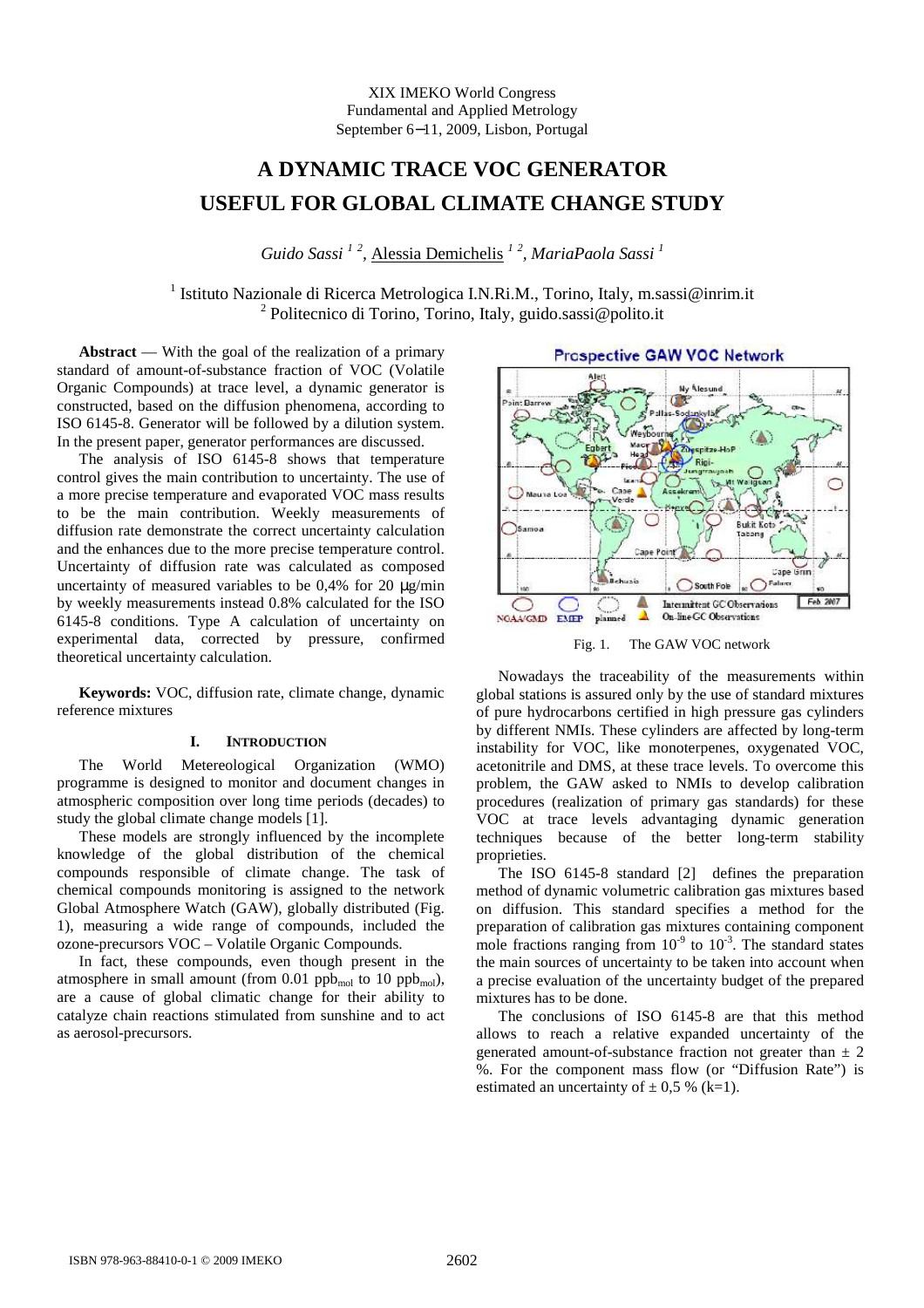In this study a dynamic generation system for VOC at trace level is constructed and the Diffusion Rate uncertainty is evaluated by considering the uncertainty sources defined is ISO 6145-8. The analysis of the relative weights of uncertainty components of the budget shows that the temperature variability drastically influences the Diffusion Rate uncertainty.

In INRIM has been chosen a generation system with a control of the temperature better than one order of magnitude in respect to which considered in the standard. In this way the uncertainty contribution due to T variability is significantly decreased, the differential mass measurement became the major contribution  $(mainly<sup>1</sup>]$  due to buoyancy effects) and the Diffusion Rate uncertainty halved.

The experimentally estimated uncertainty confirm the theoretical evaluation.

## **II. UNCERTAINTY BUDGET ANALYSIS <sup>1</sup>**

Table 1 shows the accuracy budget for Diffusion Rate DR at the conditions proposed by ISO 6145-8, this was calculated for the diffusion VOC generator by:

$$
DR = \frac{\Delta m}{\Delta t} \frac{p_{mean}}{p_{actual}} + \left[gX_3 \delta p_{mean} + g(X_1 + X_2) \delta T_{mean}\right] \quad (1)
$$

Table 1. Diffusion Rate Budget at ISO conditions

| X                       | [X]         | X      | u     | u/x    | $[c\cdot u]^2$ | RI   | AI  |
|-------------------------|-------------|--------|-------|--------|----------------|------|-----|
| $\Delta$ m              | mg          | 207,76 | 0.61  | 0.29%  | $2.10^{-16}$   | 15%  | 12% |
| $\Delta t$              | min         | 40320  | 1.4   | 0,004% | $3.10^{-20}$   | 0%   | 0%  |
| P <sub>mean</sub>       | Pa          | 98308  | 100   | 0.10%  | $2.10^{-17}$   | 2%   | 2%  |
| Pactual                 | Pa          | 101325 | 113   | 0.11%  | $3.10^{-17}$   | 2%   | 2%  |
| $\delta p_{mean}$       | Pa          | 0      | 100   |        | $3.10^{-17}$   | 2%   | 2%  |
| $\delta {\rm T_{mean}}$ | K           | 0      | 0,087 |        | $1.10^{-15}$   | 100% | 83% |
| DR                      | $\mu$ g/min | 5,000  | 0,041 | 0,83%  | $2.10^{-15}$   |      |     |

Table 2. Diffusion Rate Budget at 0,01 K temperature control

| X                        | [X]         | X        | u     | u/x      | $[c\cdot u]^2$ | RI   | AI  |
|--------------------------|-------------|----------|-------|----------|----------------|------|-----|
| $\Delta$ m               | mg          | 207,76   | 0.61  | 0,29%    | $2.10^{-16}$   | 100% | 66% |
| $\Delta t$               | min         | 40320    | 1,4   | 0,004%   | $3.10^{-20}$   | 0%   | 0%  |
| $p_{mean}$               | Pa          | 98308    | 100   | 0,10%    | $2.10^{-17}$   | 12%  | 8%  |
| Pactual                  | Pa          | 101325   | 113   | 0.11%    | $3.10^{-17}$   | 15%  | 10% |
| $\delta p_{\text{mean}}$ | Pa          | 0        | 100   |          | $3.10^{-17}$   | 15%  | 10% |
| $\delta T_{mean}$        | K           | $\Omega$ | 0.01  |          | $1.10^{-17}$   | 9%   | 6%  |
| DR                       | $\mu$ g/min | 5,000    | 0,018 | $0.36\%$ | $3.10^{-16}$   |      |     |

**<sup>1</sup>** In the tables, X represents the variable, [X] the unit of measure, x the value, u the standard uncertainty,  $u/x$  the relative uncertainty, in  $[c \cdot u]^2$  the c is the sensitivity coefficient, RI the relative index, AI the absolute index. All DR relative uncertainties are for  $k = 1$ .

-

The budget of uncertainty was calculated on the basis of GUM [4] suggestions, it's shown that temperature gives the main contribution to uncertainty (Relative index RI=100%).

ISO 6145-8 indicates 0,50% as relative uncertainty of diffusion rate on the basis of Type A uncertainty calculation on experimental diffusion rate evidences.

Temperature control systems at nominal 0,01 K precision are commercially available. Table 2 shows the budget of uncertainty with closer temperature control.

The main contribution to uncertainty come from VOC mass difference (RI=100%, RA 66%). Pressure variability and correction have not a negligible contribution to uncertainty (RI>10%). Temperature variability have a almost negligible contribution (RI=9%). Total theoretical uncertainty is around halved and lower than the type A uncertainty declared by the ISO 6145-8.

#### **III. EXPERIMENTAL**

VOC generator by diffusion tubes was design and realized following the principles reported in ISO 6145-8 and considering diffusion model [3].

Figure 2 show a schematic drawing of the generation and dilution system.



Fig. 2. The dynamic trace generator scheme

Temperature was controlled at 26°C at less than 0,01 K variability. Performances of temperature control were experimentally verified. Room temperature was controlled at 20°C at 0,2 K variability.

Pressure was monitored by barometer at 3 Pa calibration each 30 min. Observed pressure variability was calculated as the maximal standard deviation of the mean on single weeks in the last 2 years. Pressure variability was observed to be lower than 50 Pa at all period considered (from minute to year).

3 vials were used for  $20 \mu g/min$  nominal Diffusion rate.

VOC mass change was measured by an analytical balance at 0,5 mg calibration, weighting time for vials was verified to be lower than 5 min.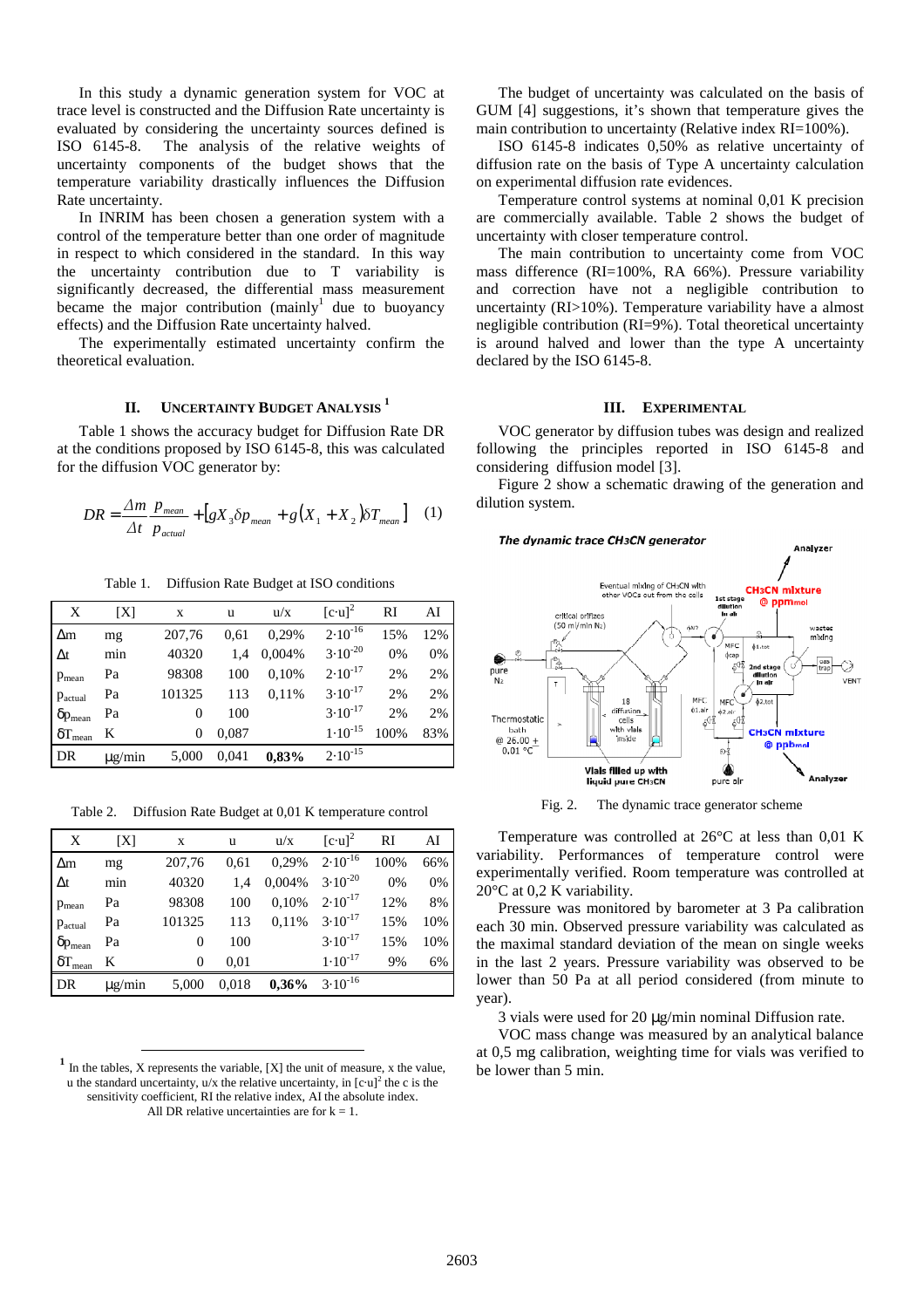Around weekly weighting were performed for the 3 vials over 3 months. Diffusion Rate was calculated as:

$$
DR = w_{\text{vac}} \left\{ \frac{\Delta m}{\Delta t} \frac{p_{\text{mean}}}{p_{\text{actual}}} + \left[ gX_3 \delta p_{\text{mean}} + g(X_1 + X_2) \delta T_{\text{mean}} \right] \right\} (2)
$$

Where  $w_{VOC}$  is the mass fraction of VOC in liquid VOC, ∆m the difference between two vial weights, ∆t the time between two weighting,  $p_{mean}$  is the mean of pressure measurements on the period between the two weightings. pactual is the single pressure measurement (stated at 101325 Pa as reference for the Diffusion rate measurement),  $\delta p_{\text{mean}}$  and  $\delta T_{\text{mean}}$  are variability of pressure and temperature on the period between the two weightings and g X1, X2, X3 are the sensitivity coefficients of diffusion rate model in stagnant film [2]. 20 µg/min as nominal diffusion rate was chosen 4 times of that considered in ISO 6145-8 in order to have mass difference similar to that considered in ISO 6145-8 on 4 week period.

Acetonitrile CH3CN was chosen as model VOC (vapour pressure similar to Benzene considered in ISO 6145-8, but safer for handling).

#### **IV. RESULTS**

Vials were designed for a nominal diffusion rate of 20 µg/min in order to reach the same mass difference for 4 weeks at 5 µg/min as considered in the ISO 6145-8.

Table 3 shows the budget of uncertainty of equation (2) for weekly diffusion rate of 20 µg/min at ISO 6145-8 conditions (0,1 K for temperature variability). Temperature variability is the main (relative index RI=100%) and the only (absolute index AI=94%) contribution to diffusion rate uncertainty. All the other variables have a irrelevant (relative index RI<10%) or negligible (relative index RI<1%) contribution to diffusion rate uncertainty.

Table 4 shows the budget of uncertainty of equation (2) for weekly diffusion rate of 20 µg/min at the experimental INRIM conditions (0,01 K for temperature variability). Mass difference is the main (relative index RI=100%) and almost the only (absolute index AI=86%) contribution to diffusion rate uncertainty. All the other variables have a irrelevant (relative index  $RI < 10\%$ ) or negligible (relative index  $RI < 1\%$ ) contribution to diffusion rate uncertainty. Theoretical uncertainty calculated by the budget is reduced from 0,77% to 0,39% operating at the experimental conditions (the main change is temperature control).

Diffusion rate was calculated by equation (2) for each weekly measurement and for each vial. Mean value x, Type A uncertainty (standard deviation) of Diffusion Rate are reported in Table 5 for each vial.

Uncertainty calculated from experimental measures is lower than theoretical uncertainty calculated by the budget. Always lower than the 0,5% considered by the ISO 6145-8 from Type A uncertainty calculations.

Table 6 reports the composed uncertainty for a nominal diffusion rate of 5 µg/min measured on 4 weeks period.

Referring to Table 4 the Diffusion rate uncertainty value is similar, absolute indexes (AI) and relative indexes (RI) of single variable contribution are similar.

From the comparison of Table 6 with Table 2 it is possible to state that the use of a less accurate balance (INRIM balance  $= 0.5$  mg; ISO  $= 0.05$  mg) is compensated by the reduced pressure variability observed at INRIM (INRIM = 50 Pa; ISO  $= 100$  Pa). They lead to similar evaluated DR uncertainty (Table 6: 0,38%; Table 2: 0,36%).

Table 3. Diffusion Rate Budget at ISO conditions Nominal DR 20 µg/min over 1 week

| X                     | [X]         | X        | u              | u/x      | $[c\cdot u]^2$ | RI    | AI  |
|-----------------------|-------------|----------|----------------|----------|----------------|-------|-----|
| $\Delta$ m            | mg          | 206,60   | 0.17           | 0,08%    | $3.10^{-16}$   | 1%    | 1%  |
| $\Delta t$            | min         | 10080    | 1.4            | 0.01%    | $1.10^{-17}$   | 0%    | 0%  |
| $p_{mean}$            | Pa          | 98981    | 100            | 0.1%     | $6.10^{-16}$   | 2%    | 2%  |
| Pactual               | Pa          | 101325   | $\overline{0}$ | 0%       | $\Omega$       | 0%    | 0%  |
| $\delta p_{\rm mean}$ | Pa          | 0        | 100            |          | $7.10^{-16}$   | 2%    | 2%  |
| $\delta T_{mean}$     | K           | $\Omega$ | 0,087          |          | $1.10^{-14}$   | 100%  | 94% |
| W <sub>VOC</sub>      | g/g         | 0.999    | 0,0006         | 0,06%    | $2.10^{-16}$   | $1\%$ | 1%  |
| DR                    | $\mu$ g/min | 20,000   | 0,153          | $0.77\%$ | $3.10^{-14}$   |       |     |

Table 4. Diffusion Rate Budget at INRIM conditions  $I_{\text{cmin}}$ l DD  $20$   $\mu_{\text{c}}/\mu_{\text{m}}$  over 1 week

|                   |             | <b>INDIFFICATION</b> 20 $\mu$ g/HIIII OVEL 1 WEEK |                |          |                 |           |     |
|-------------------|-------------|---------------------------------------------------|----------------|----------|-----------------|-----------|-----|
| X                 | [X]         | X                                                 | u              | u/x      | $[c \cdot u]^2$ | <b>RI</b> | AI  |
| $\Delta$ m        | mg          | 206,60                                            | 0.75           | 0,36%    | $5.10^{-15}$    | 100%      | 86% |
| $\Delta t$        | min         | 10080                                             | 7.1            | 0,07%    | $1.10^{-16}$    | 4%        | 3%  |
| P <sub>mean</sub> | Pa          | 98981                                             | 50             | 0.05%    | $1.10^{-16}$    | 2%        | 2%  |
| Pactual           | Pa          | 101325                                            | $\overline{0}$ | 0%       | $\theta$        | 0%        | 0%  |
| $\delta p_{mean}$ | Pa          | 0                                                 | 50             |          | $1.10^{-16}$    | 2%        | 2%  |
| $\delta T_{mean}$ | K           | 0                                                 | 0.01           |          | $3.10^{-16}$    | 6%        | 5%  |
| W <sub>VOC</sub>  | g/g         | 0.999                                             | 0,0006         | 0,06%    | $1.10^{-16}$    | 3%        | 2%  |
| DR                | $\mu$ g/min | 20,000                                            | 0,078          | $0.39\%$ | $6.10^{-15}$    |           |     |

Table 5. Diffusion Rate Type A uncertainty calculation Nominal DR 20 µg/min over 1 week

| Vial |          | . .    | 3      |
|------|----------|--------|--------|
| X    | 23,520   | 22,275 | 23,983 |
| u    | 0,051    | 0.052  | 0,051  |
| u/x  | $0,22\%$ | 0,23%  | 0,21%  |

Table 6. Diffusion Rate Budget at INRIM conditions Nominal DR 5 µg/min over 4 weeks

|                       |             | $1$ commun $2K \mathcal{L}$ $\mu_{\rm s}$ mun $0 \vee 1 + \text{wccas}$ |                |       |                |      |     |
|-----------------------|-------------|-------------------------------------------------------------------------|----------------|-------|----------------|------|-----|
| X                     | [X]         | X                                                                       | u              | u/x   | $[c\cdot u]^2$ | RI   | AI  |
| $\Delta$ m            | mg          | 206,60                                                                  | 0.75           | 0.36% | $3.10^{-16}$   | 100% | 89% |
| $\Delta t$            | min         | 40320                                                                   | 7,1            | 0,07% | $8.10^{-19}$   | 0%   | 0%  |
| $p_{mean}$            | Pa          | 98981                                                                   | 50             | 0.05% | $6.10^{-18}$   | 2%   | 2%  |
| Pactual               | Pa          | 101325                                                                  | $\overline{0}$ |       | $\Omega$       | 0%   | 0%  |
| $\delta p_{mean}$     | Pa          | $\Omega$                                                                | 50             |       | $8.10^{-18}$   | 2%   | 2%  |
| $\delta T_{\rm mean}$ | K           | $\Omega$                                                                | 0.01           |       | $2.10^{-17}$   | 6%   | 5%  |
| W <sub>VOC</sub>      | g/g         | 0.999                                                                   | 0.0006         | 0.06% | $8.10^{-18}$   | 3%   | 2%  |
| DR                    | $\mu$ g/min | 5,000                                                                   | 0,019          | 0,38% | $4.10^{-16}$   |      |     |